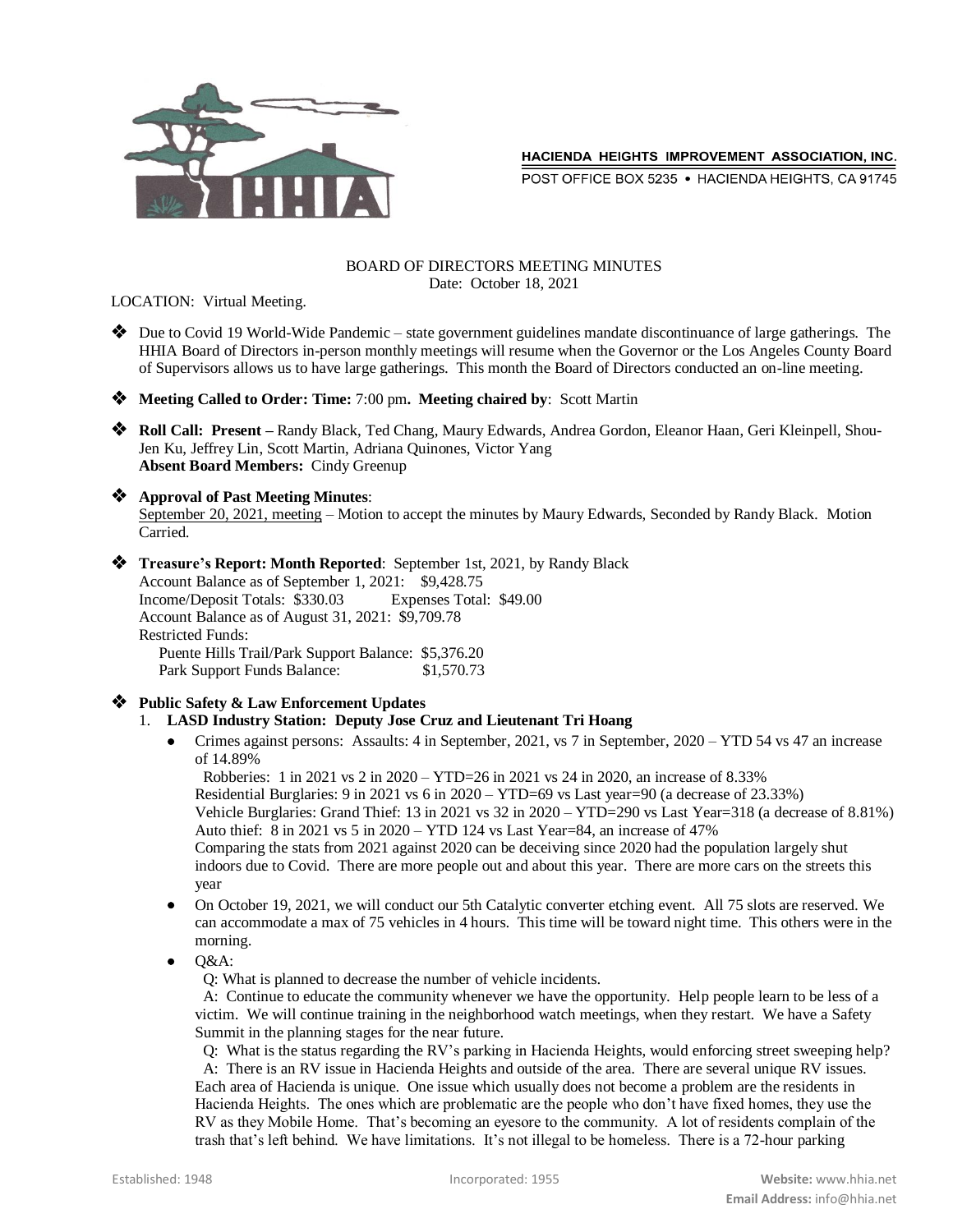limitation. We are dealing with it on a daily basis. We are working on it.

2. **CHP Santa Fe Springs Station: Ofc. M. Iniguez** was not in attendance

Officer Iniguez recently passed his Sergeant's Exam. We understand his current assignments are in preparation of his next role. An Officer Kevin Towel will represent the Santa Fe Spring Station for the CHP.

3. **Mountains Recreation & Conservation Authority**: No representative in attendance.

## **Public Input:**

 Katherine Venturoso: Concerns regarding Turnbull Canyon Road. It is a race track on Turnbull Canyon and it's all hours of the day. There are so many accidents. They are noisy but the real concern is the possible fire started by one of their crashes. There is a lot of property damage. The railings are constantly broken. Scott Martin suggested Katherine write to him, and CC Maury Edwards, VP & Public Safety & Health Chair.

## **Presentation: Roadway Improvement Project, Leticia Dr. et al ..................................... Kirk Torossian, DPW Proj. Mgr.**

- See the separate Presentation on HHIA website
- Area affected is south of Los Altos Drive, west of Hacienda Blvd., north of Colima Rd., north of Camino del Sur, and east of Vallecito Dr.
- The road improvements will vary from reconstruction (digging down 12-16 inches, solidifying the structure of the road) to doing a resurface of up to a few inches.
- Curb ramps will be improved to meet ADA standards. Sidewalks will be repaired as needed.
- Medians will be landscaped with a variety of textures and plants to help build in resilience and use less water over time. Roadways will have a mixture of three different trees to increase resilience.

#### **Community Representatives:**

- 1 **Representative 4 th Supervisorial District: Nick Holden (Supervisor Janice Hahn)**
	- Update on Bruce's Beach A portion of beachfront property was owned by Charles and Willa Bruce in the 1910-20s. It was popular for African/Americans to enjoy the beach – free from harassment or discrimination. In the 1920s, the city of Manhattan Beach declared eminent domain for that property to build a park. Senate Bill 796, the process to initiate the return of Bruce's Beach to the Bruce Family, was signed into law by Gov. Newsome in October. The passing of SB 796 removes the statutory restrictions on Bruce's Beach prohibiting the county from being able to transfer the land ownership. Supervisor Hahn had a motion to layout the process of identifying the legal heirs of the Bruce Family to move forward with this transfer.
	- SB 510, supported by the Board of Supervisors, requires health plans and insurance companies to cover the costs for Covid-19 Diagnostic and Screening Health Testing or any future diseases when declared to be a public health emergency by the governor. There was a big push to get these Care Services covered by healthcare plans and SB510 was signed into law in October.
	- In October Supervisor Hahn made a motion to support the medium and heavy duty Electric Vehicle Infrastructure Act of 2021. It is a federal legislation which would require the EPA to establish a rebate program to promote the purchase of electric, medium and heavy duty vehicles and the installation of vehicles to apply equipment or charging stations or charging docks that would fuel these electric vehicles. It leads to improving air quality, reducing greenhouse gas emissions and pollutants with this rebate.
	- When the Board of Supervisors approved this year's budget, they included: funding for five new veteran mental health evaluation teams. The evaluation teams partner with Dept. of Mental Health, Sheriffs and Sheriff's Deputies, to respond to law enforcement scenarios that involve people who are experiencing mental health crisis. The five new teams are dedicated to responding to the unique needs of veterans and they bring the total number of mental health evaluation teams to 39 in the county. Also included was additional funding for the county psychiatric mobile response team. It's been expanded to 24-hour to add more teams and improve response times. The third item added to the budget is next summer to establish a 988 telephone number similar to 911 to handle mental health crisis.
	- Q&A In answer to a chat question The dog park is expected to be completed 12/21/21 and to open the first quarter of next year.

## 2 **Representative 39th Congressional District: John Ding (Congresswoman Young Kim)**

- A Fire Roundtable was held which included panelists from the Orange County Fire Authority, California Army, National Guard, Fire and National Weather Service to discuss the state of wildfire co-ordination and responses effort in California District 39 and across southern California. California knows the devastating impact of wildfires. To enhance Federal, State and local co-ordination efforts for wildfire responses, Congress needs to work on targeted solutions to equip wildfire responders with the latest technology, improve our weather forecasting capabilities of wildfires and smoke.
- We are looking to expand our team presence in the LA County area. Starting in October our Diamond Bar District Office will be open on Wednesday and Friday. We ae also looking at having a mobile office in Hacienda Heights.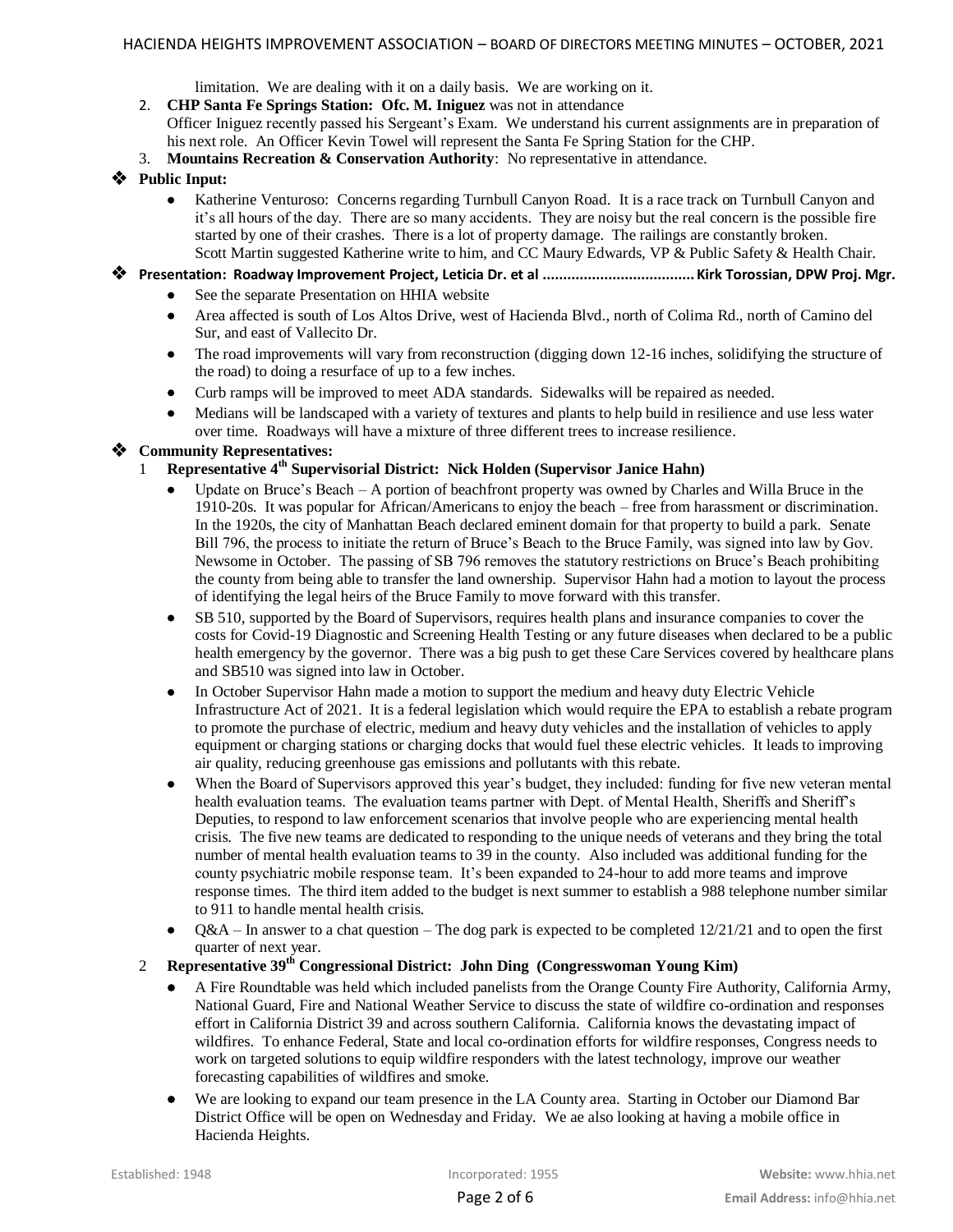- We will hold a Grant Seminar on Thursday. We be teaching how to apply for Federal Grants and we'll have experts in the field to explain the process. We are working on having a public seminar with the Ind. Sheriff's Station and with the Diamond Bar Sheriff's Station.
- Q&A: In response to question of having a field office in HH, we're looking into having mobile office hours. Abigail and Nick from the Supervisor's office are talking about it. We're thinking every month following the HHIA meeting, we'll have a mobile office hour in Hacienda Heights. We'll also work on getting a town hall.

## 3 **32nd State Senate District: Kyle Miller (Senator Bob Archuleta)**

Six of our seven bills that went to the governor were signed. They were:

SB268 – authorizes the establishment of the lower San Gabriel River Recreation and Park District. It sun-set'd under the previous senator. We re-established it and a new board, with the idea of developing the San Gabriel River area for the region for people to enjoy recreation and other types of forums.

SB392 – will improve accessibility to important documents and reduce delivery costs by requiring HOA's to communicate with homeowners via e-mail unless a resident chooses to receive communications via another method such as traditional mail.

SB484 – protects consumers while allowing them to choose a licensed plumbing contractor to conduct a sewer lateral inspection and make needed repairs, even if the plumbing company had performed a home inspection previously on the same property, regardless of company's reputation or homeowner's preference. This repairs a glitch in the law that prevented a plumber from repeat visits.

SB614 – makes necessary revision to ensure the California Military Department Foundation can expand donated funds for service members and support the CMDF in partnering with like-minded organizations to ensure the service member's needs are met.

SB643 – requires the California Energy Commission in consultation with the California Air Resources Board and the Public Utilities Commission to prepare a statewide assessment of the fuel cell, electric vehicle, fueling infrastructure and fuel production needed to support the adoption of zero emission trucks, buses and off-road vehicles.

- To contact Kyle Miller at Office of Senator Bob Archuleta email him at: kyle.miller@sen.ca.gov
- Q&A: Adriana will send a request to Kyle regarding a request for a community meeting with all the elected officials - Federal, State and community; and the regulatory officials to discuss the Quemetco situation. Kyle suggested including Senator Susan Rubio in whose district Quemetco resides. Adriana mentioned Supervisor Hahn's office, including Nike, have been actively working on such a meeting.

#### Additional Quemetco Information: <http://www.aqmd.gov/home/news-events/community-investigations/quemetco> To receive notifications on upcoming meetings and other Quemetco-related updates, please fill out the form at: http://www.aqmd.gov/sign-up

# 4 **57th State Assembly District: Ramon Luquin Jr. Assembly member Lisa Calderon**

- All of the 11 bills that the assembly member introduced were forwarded to the Governor's office and signed.
- We're hosting a workshop with AAA for safety for teens. AAA Dare to Prepare Workshop: Saturday, October 23 from 10am-11am,

https://teams.microsoft.com/registration/\_xj21VEpBEmPfpmcLdl6sg,ZqrIsgV8r0K8Gt3X1sobJw,rmcsbOSsf0u XrJo6P6fiMA,6Nw0ZZGz8EeX09Qi13gckg,hbQcEzfi-kyvA7oIfcFfbg,dptz0pIu8UvwYitMcIjQw?mode=read&tenantId=d5f618ff-2951-4904-8f7e-999c2dd97ab2&skipauthstrap=1

We're gearing up for our turkey drive.

 Q&A: Assembly member team is also aware and keeping tabs on Quemetco issue and she is willing to take part in community meeting with other elected officials.

#### 5 **Hacienda Heights Librarian: Christina Cabrera-Labrador**

We are starting our first in-person program this Wednesday at 10:30-11 am for children 2 to 5. It is "Smarty" Pants Storytime". It is by registration at https://lacountylibrary.org/hacienda-heights-library/. We have limited capacity. We may be full but we're taking a waiting list should anyone cancel.

#### 6 **Hsi Lai Temple: Ching Chausse**.

- Ching Chausse is a substitute for Gina Ooi during her absence.
- See separate attachment for Hsi Lai Temple, Plant A Tree Project at Steinmetz Park and Manzanita Park.
- 7 **LA Co Parks & Recreation**: **Brian Ceballos**
	- LA County Dept. of Parks and Recreation Facilities are still not permitting any indoor community meetings to take place. The Department internally is finalizing the necessary protocols and policies to take into effect in order for us to start taking in an increase in requests. We are hopeful this will be completed by early next month so some meetings can happen by the end of this year. Although we are not taking any private reservations at any LA County facility, we are accepting outdoor reservation requests for our picnic shelters and outdoor areas,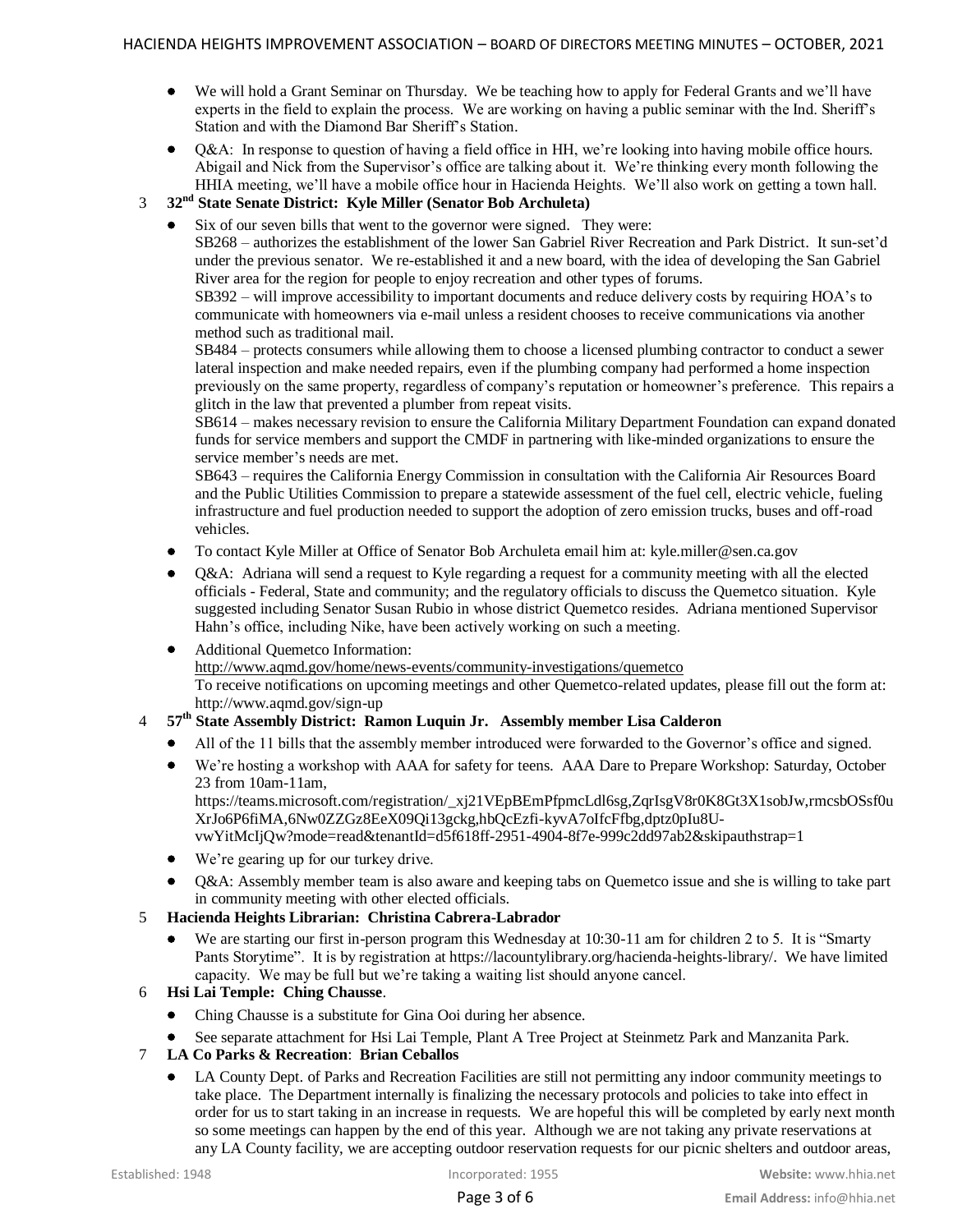tables etc.

- The parks and facilities have been receiving a lot of calls from the community about an increase of homelessness individuals at our facility sites. So we've been working hand in hand with our department's parks bureau division. They have increased their patrolling efforts and are trying to make a presence more visible at our park facility sites. Hopefully, we can, support, and with the collaborations of Lasa, the Board office, and other organizations, assist individuals who are needing services in our community.
- I want to thank, the Hsi Lai Temple. Last month, LA County Parks and Recreation, along with the Hsi Lai Temple and other organizations worked on a tree planting project here in Hacienda Heights. Where we had 10 Carpe Myrtle Trees planted at two parks – 5 at Steinmetz Park and 5 at Manzanita Park. And it was a wonderful event. Volunteers came out, and did the digging, and also did the planting under the supervision of Parks and Recreation, maintenance division staff.
- A couple of weeks ago, we had a Parks & Recreation Girls empowerment event. It was impressive and our first in-person event here in Hacienda Heights since pre Covid. We were fortunate enough to host 100 youth girls, between the ages of 12 to 18, on a number of girls' empowerment initiatives. We conducted workshops, had keynote speakers, had activities for these girls. They were from the Hacienda Heights, La Puente and Whittier areas.
- We are going to be hosting holiday events this month. These are our trick or treat village events. We will be hosting one on Wednesday, October 27th at the Hacienda Heights Community Center. Another one is on Thursday, October 28 at Manzanita Park. And another one is on Saturday, October 30th at Steinmetz Park. Both Hacienda and Manzanita will be from 5 to 8 PM. Steinmetz will be from 11 to 2 PM. We will be having games, vendors, community booths - which will be passing out candy - and we'll having activities for the community members. It's free. It's open to all.
- Next month, we will have a harvest festival event, at the three sites. That will be for Hacienda Heights Community Center, Wednesday, November  $17<sup>th</sup>$ ; Manzanita Park on Thursday, November  $18<sup>th</sup>$ ; and finally, Steinmetz Park on Saturday, November 20th. Again, the same times, 5 to 8 pm for Hacienda & Manzanita and 11am to 4 pm Steinmetz.
- In December, for our winter event at Steinmetz Park, we'll be having snow play. It will be on Friday, December 17th. We'll have real snow, entertainment, food vendors, community engagement and activities. So please, stay tuned for more information on that.
- We will also want to remind everyone that the Steinmetz Senior Center is currently open. So, please, if you're over the age of 55 and want to participate, we have several free programs and activities. We also have a lunch grab-n-go for seniors, 55 and over, on Wednesdays.
- We also have in-person classes at our sites. Hacienda Heights Community Center, I think has five currently for the fall, with additional classes starting in December.
- With the assistance of a Supervisor Hahn's office, Steinmetz is conducting free Covid-19 testing on Saturdays from 12 to 4 PM. Conducted through Hack Genomics Clinic. You must make a reservation ahead of time. Questions or info regarding Covid-19 testing, please email: bceballos@parks.lacounty.gov.
- I have been trying to resolve the HHIA marquee situation. There's some issues still lingering and we're working out the kinks.
- 8 **Disaster Preparedness – Clothing and Bedding – Presentation**: **Maury Edwards**
	- Get your copy of "Get Ready Stay Ready…Personal Preparedness Challenge". It is available on the Home Page of HHIA.net – under EMERGENCY PREPAREDNESS.
	- This is the October Challenge.

**Treasurer's Report: Consent Items: (No Items)**

# **Old Business:**

- 1 **Nominating Committee for Board of Directors election**................................................................ Maury Edwards
	- We have 6 members to be elected to the board every year. We've contacted the incumbent board members that are eligible for re-election. 5 of the 6 incumbents have agreed to run for office. Anyone who knows of someone who would like to be a candidate for the board, contact either Randy or myself. Keep in mind, the candidates must be a current life or annual member of HHIA in good standing (fully-paid membership dues) for a minimum of 6 months prior to election date (January 19, 2022).
	- At the November board meeting, Maury and his committee will present the slate of candidates.
- 2 **Annual Meeting Planning Committee**. ..............................................................................................Eleanor Haan
	- We're blocked from planning an in-person or virtual meeting. I've left multiple messages requesting to talk with someone at Park & Rec Headquarters or the community partner group.
	- Brian Ceballos offered to contact the Headquarters office to see about getting a contact person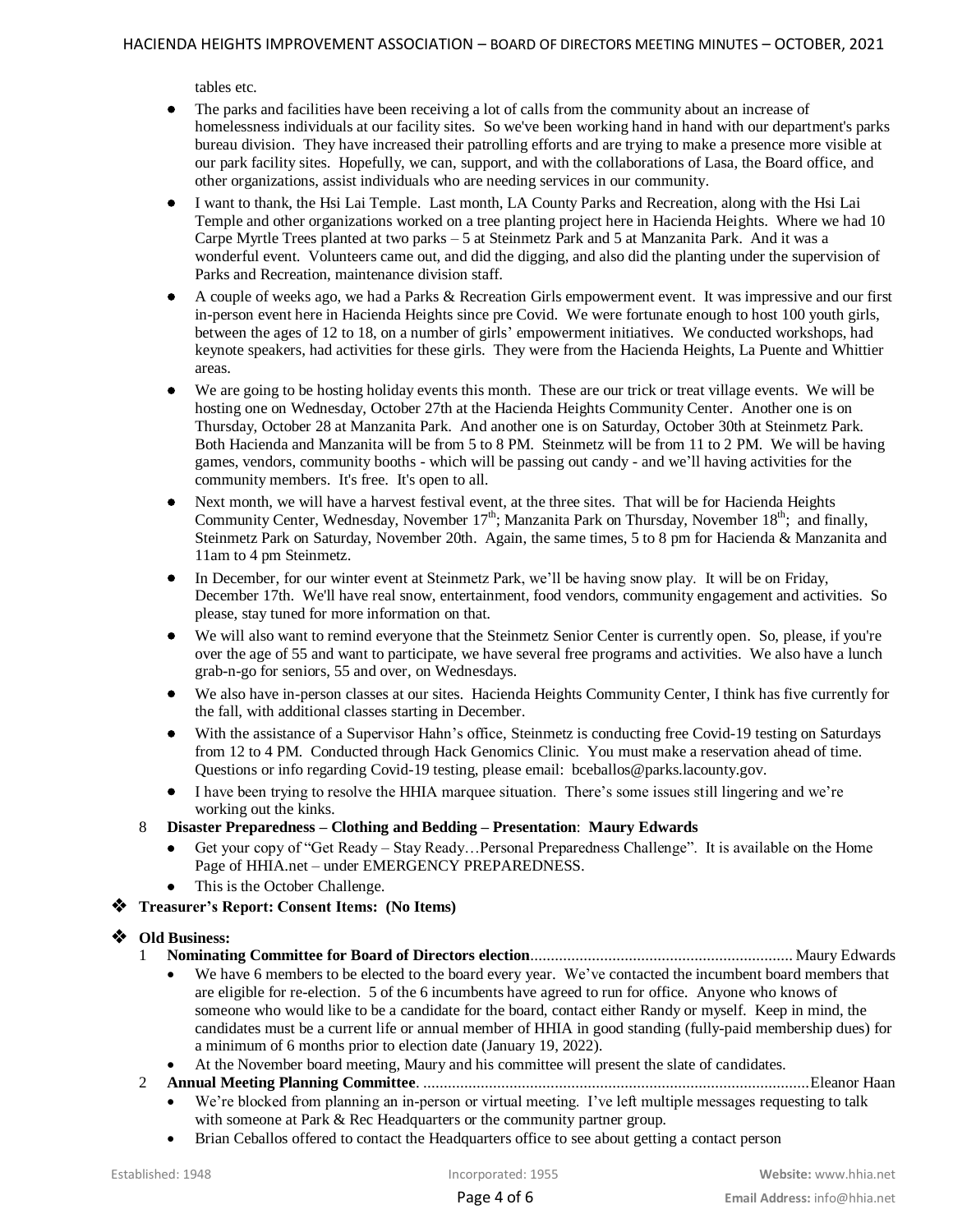- Scott mentioned that Brian has no responsibility for the meeting schedule/program. The Dept of Parks and Rec created a new program for people and partners in the community. It is no longer within each facility but consolidated. We appreciate Brian's help.
- Most likely the decision on in-person activities in 2022 will come from the Board of Supervisors. The earliest is in November which leaves less than two months to set-up Vendors, Supplies, Entertainment and advertising to get participants and speakers.
- Suggestions were made for outside facilities, Casa Blanca, Veteran's Hall
- After a discussion it was decided to hold a combined the Annual and January Business Meetings similar to last year.
- It was also suggested, Adriana bring up the possibility of having a committee to plan an informal in-person gettogether, "post Covid" for HHIA members, HH businesses and HH community next year, possibly the first Board of Directors Round Table Discussion.

## 3 **Trick or Treat Village @ Hac Hts Community Center Committee**. .................................................Eleanor Haan

- On October 27<sup>th</sup>, we will have a ring toss booth at the Community Center in the Basketball Court area. Admission is Free and it will be open to the public from 5-8 PM.
- The work schedule showing the times and tasks volunteered was sent out. The 4:30-6:30 shift which includes Set-Up are Randy Black, Scott Martin (Buying Candy) and Victor Yang. 5-6 is Jeffrey Lin, 6-8 is Maury Edwards, After her Work is Adriana Quinones (Advertising Flyers). The 6:30-8:30 shift which includes Break Down are Cindy Greenup (Buying Candy) and Eleanor Haan (Tri-Fold Brochures). Geri Kleinpell will drop off Membership and Receipt forms. I will stop by during set-up and see what needs to be broken down and taken away vs furnished by Community Center. Candy Runs to the Store may be necessary during the three hours we are open.

## **New Business**

- 1 **Select a Budget Committee for 2022 Annual Budget**..........................................................................Randy Black
	- We need a couple of volunteers to review the current year's budget and decide what the target budget for next year is. It takes about an hour.
	- Volunteers are Victor, Maury and Randy as Lead.
- 2 **Introduce December Newsletter needs contributions**......................................................................... Scott Martin
	- This year we may have to include the Ballots with the Newsletters
	- Each Committee Chair needs to submit an Annual recap. Keep it short as we do not want to create a lot of pages. It only adds to the cost of printing and postage.
	- The schedule with deadlines will be emailed to the Board members.

# 3 **Quemetco Discussion**.......................................................................................................................Andrea Gordon

 There was a virtual meeting about Quemetco. Attending was Scott, Maury and myself, Lauren Nick, and Katie Butler is the Supervisors Senior Health Deputy. She has a background in public health and all of the issues associated with it. She's very familiar with the history of Quemetco with the challenges our communities have had with compliance issues. She's very familiar with the problem with the VSP scoring mechanism. Briefly so that people understand the difficulties. The rules, the regulations were designed in such a way that you would take the last 10 years of history, of violations of a facility, and you assign a score to them, based on how serious those violations are. But in the implementation, the Department of Toxic Substances Control, which regulates this decided to divide that score - that total score of 10 years of violations, by the number of inspections. And so when you, when you do that, you diminish the value of the violations, and then they qualify for a permit.

 And that is what is happening with Quemetco. If you took the raw score, they wouldn't qualify for a permit. Now, Quemetco has been operating without a permit, if I'm correct. And remember, correctly, it since 2005, so, here we are now 2021, they still haven't been re-issued, a permit to operate although, with the issuance of the draft Environmental Impact Report. And I got it today. And thank you, Kyle, for making that available. That, Scott, if you need me to send it to you and the HHIA board, I can do that. You can get it posted on the website. They only have until the 14th of December to respond if you have comments about it, so it's really important that anyone who does have comments take that opportunity to notify the Department of Toxic Substances Control AQMD. What it is you have to say about living near Quemetco. I thank the Supervisor's Office, both Supervisor Hahn and Supervisor Hilda Solis. We've been working with them and with the Clean Air Coalition of North Whittier on the issues of the pollutants and toxic substances coming from Quemetco

 For quite a few years now, the county created a task force. Public Health Center sent many public health nurses speaking all languages going door to door in both Hacienda Heights and Avocado Heights in the areas surrounding Quemetco. There's been blood, lead-level testing of our residents by the Health Public Health department. Really, the work on the part of the county to help us has been phenomenal. I appreciate that. Talking with Katie, she is probably the most knowledgeable person we've worked with. She's very helpful.

There is another meeting coming up with some subject matter experts. And I'm looking forward to the